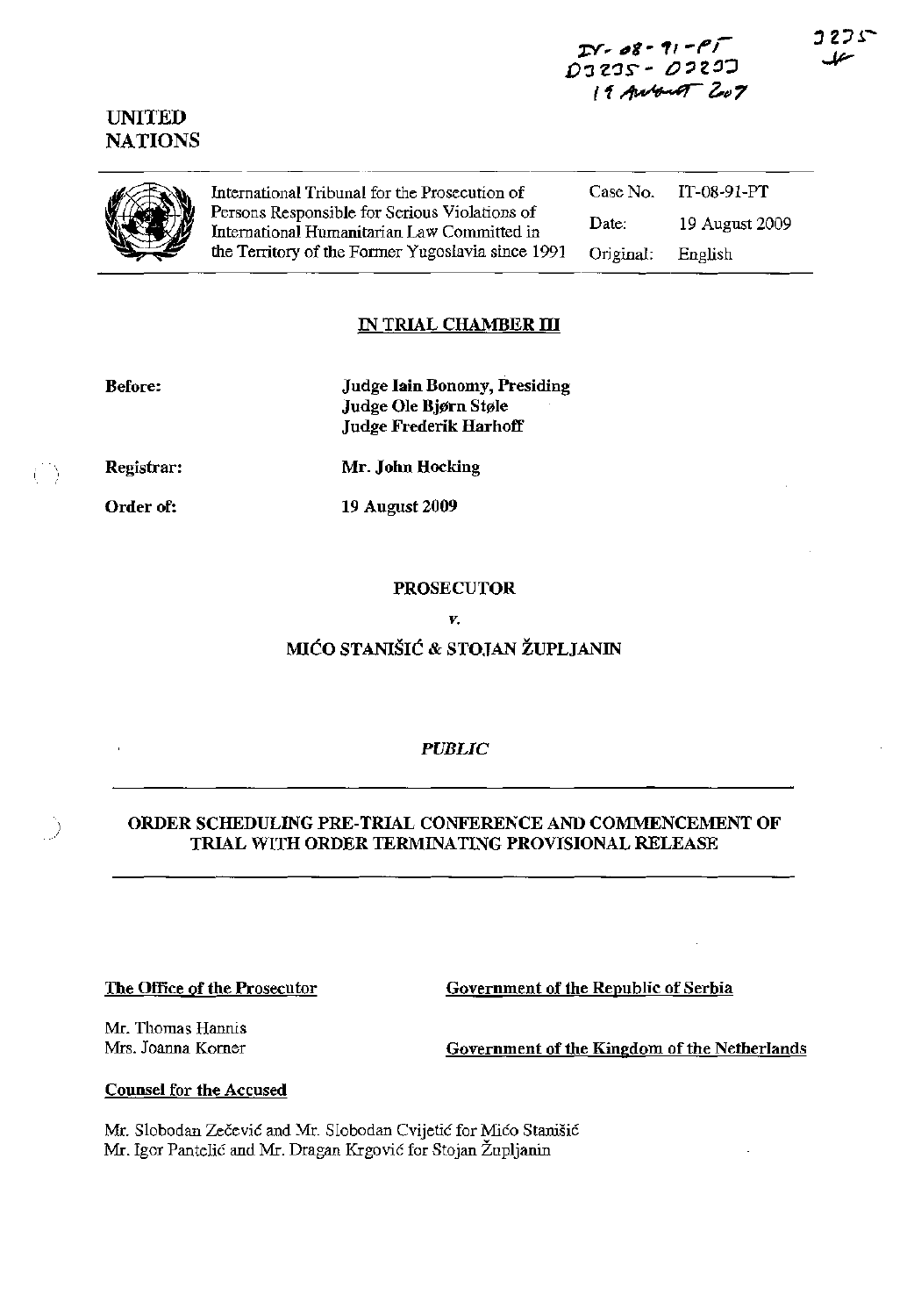**TRIAL CHAMBER III** ("Trial Chamber") of the International Tribunal for the Prosecution of Persons Responsible for Serious Violations of International Humanitarian Law Committed in the Territory of the former Yugoslavia since 1991 (''Tribunal'');

**RECALLING** that Mico Stanisic was first granted provisional release on 19 July 2005, on conditions, *inter alia*, that he abide by the orders of the Chamber and return to the Tribunal at such time and on such date as the Chamber may order;<sup>1</sup>

**RECALLING** that Mico Stanisic has been recalled from provisional release on two occasions, on 11 April 2008, followed by a subsequent order of reinstatement on 10 July 2008,<sup>2</sup> and on 26 May 2009, also followed by a subsequent order of reinstatement on  $12$  June  $2009$ ;<sup>3</sup>

**RECALLING** that the Pre-Trial Conference pursuant to Rule 73 *bis* of the Rules of Procedure and Evidence ("Rules") has been scheduled for 25 August  $2009;$ <sup>4</sup>

**CONSIDERING** that, for administrative reasons, it is no longer possible to hold the Pre-Trial Conference on 25 August 2009;

**CONSIDERING** that it is in the interest of the fair and expeditious conduct of the proceedings to allow for time between the Pre-Trial Conference and the start of trial;

**HAVING** consulted the Parties;

**PURSUANT TO** Articles 20 and 29 of the Statute and Rules 54, 65 and 73 *bis* of the Rules;

## **ORDERS** that:

- ) (A) The Pre-Trial Conference shall be held on Friday, 4 September 2009 at 2.15 p.m. in courtroom 1;
- (B) The trial shall commence on Monday, 14 September 2009 at 2.15 p.m. in a courtroom to be designated by the Registry;

**ORDERS** Mico Stanisic to return to the United Nations Detention Unit by Monday, 31 August 2009, thereby terminating his provisional release;

**<sup>1</sup>***Prosecutor* **v Mica Stanisic, Case No. IT-04-79-PT, Decision on Mica StanisiC's motion for provisional release,**  19 July 2005, pp 8-9.

*<sup>2</sup>Prosecutor* **v** *Mica Stanisi6,* **Case No. IT -04-79-PT, Decision following the Registrar's submission regarding Mica**  Stanisic's legal representation with incorporated scheduling order and order recalling the Accused from provisional release, 11 April 2008, and Order reinstating provisional release, 10 July 2008.

Scheduling order for a status conference and order recalling the Accused from provisional release, 26 May 2009; Order reinstating provisional release, 12 June 2009.

<sup>4</sup> Order scheduling pre-trial conference, 8 JuJy 2009.